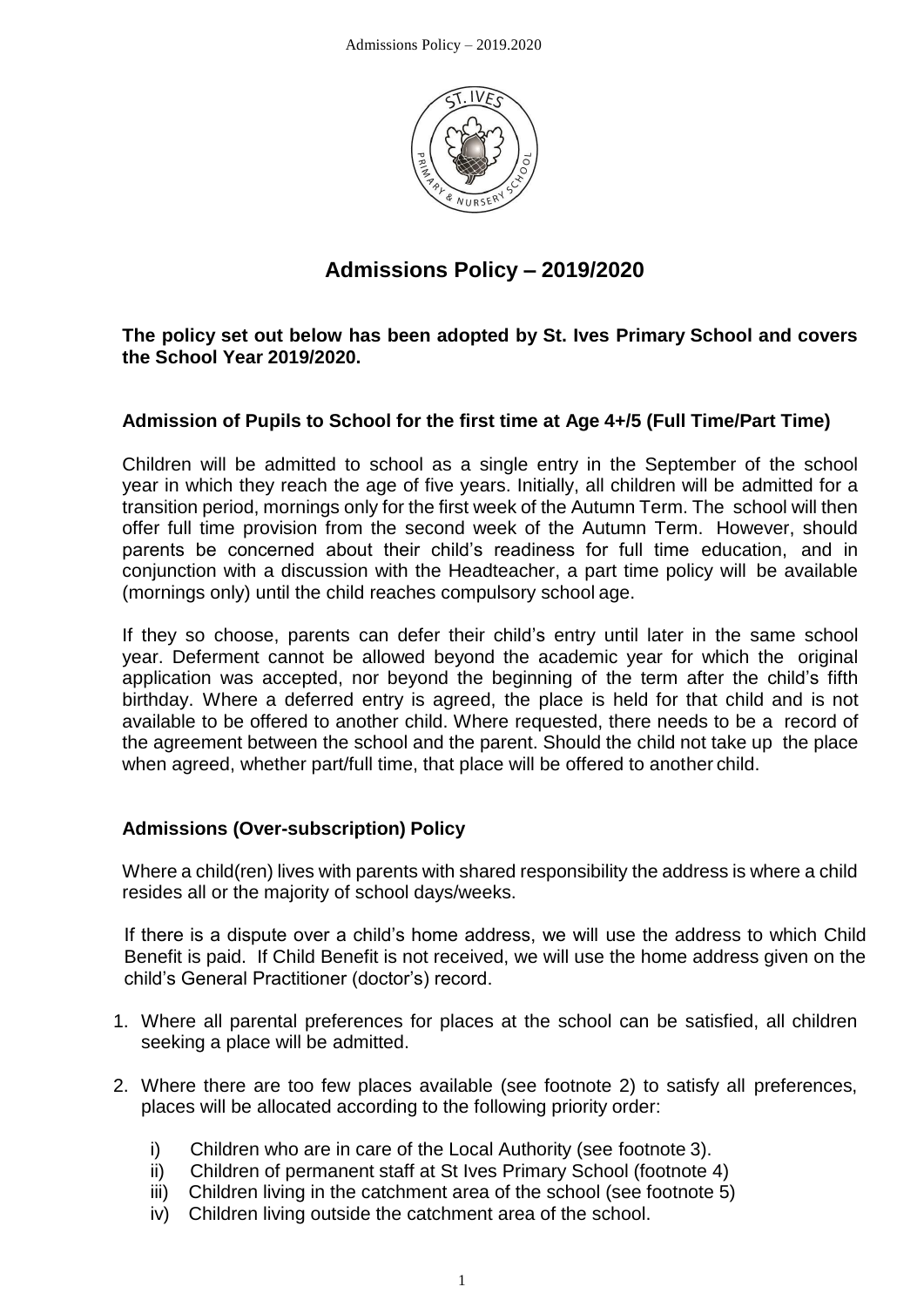- 3. Where there are too few places available to satisfy all preferences in any category above, the following priority order will apply:
	- i) Children have a sibling attending the preferred school at the time of admission (see footnote 6).
	- ii) Children who have exceptional medical reasons for attending the preferred school. Applications would need to be supported by the clinical/medical officer's report which can demonstrate the reasons why the child must attend a preferred school rather than any other.
	- iii) All other children
- 4. If too few places are available to satisfy preferences expressed within any of the priority order categories above, places will be allocated on the basis of the child's closeness to the preferred school (defined by straight line measurement using a geographical information based system which identifies an Easting and Northing for the home address and the school building and calculates the distance between the two locations – see footnote 7).
- 5. In the event that the LA is unable to distinguish between applications, despite applying the priority categories above lots will be drawn by an independent of the LA person to determine the final place(s).

### **Footnotes:**

- 1. The admission of children with Statements of Special Educational Needs is covered by Sections 324 to 328 of, and Schedule 27 to, the Education Act 1996. Guidance on the Admission of Statemented pupils is given in the Special Education Needs Code of Practice.
- 2. The places available at St. Ives Primary School (30) are defined as the published Admission Number for the school for that year of entry.
- 3. This criterion specifically relates to the children with either a care order (full or interim) or who are accommodated under Section 22 of the Children Act 1989.
- 4. Children of staff members in a permanent contract with the school for two or more years at the time at which the application for admission is made, or who have been recruited to fill a vacant post for which there is a demonstrable skill shortage.
- 5. The school's catchment area is a geographical area defined by the LA following consultation with the governors of St. Ives Primary School and the other Cluster schools.
- 6. The term sibling means full brother or sister, stepbrother or sister, adoptive brother or sister and non-blood related children who live with the married or cohabiting parents in the same household.
- 7. Where parents/guardians have children of multiple births (twins, triplets, etc.) and the LA is unable to allocate all the children, the school will accept both/all the children